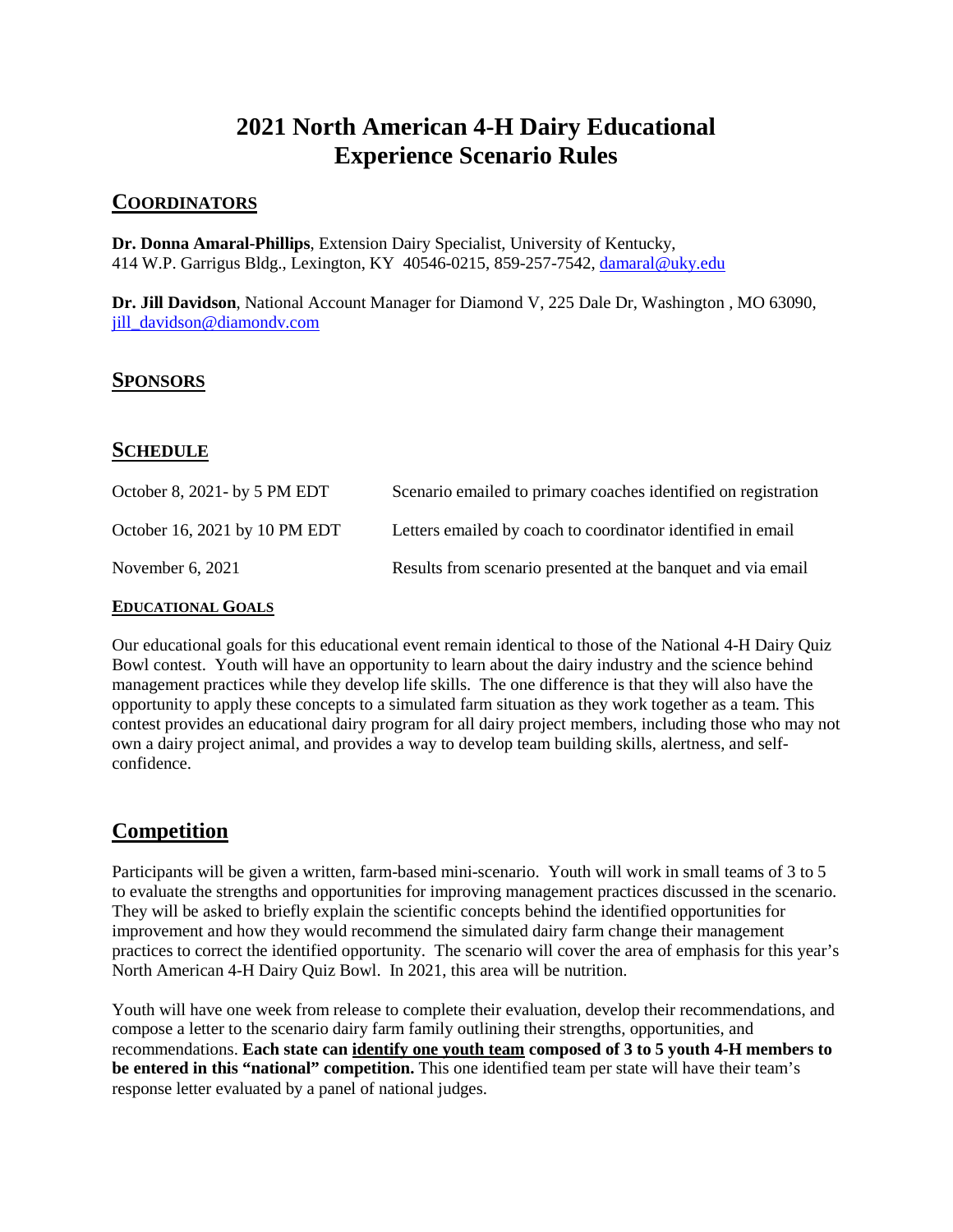Letters will be evaluated on the following areas:

- a) Max. 5 pts—Letter Format- Letterhead, proper use of letter format (greeting and signature)
- b) Max. 5 pts-- grammar and spelling
- c) Remaining 90 pts:
	- a. Points awarded for identified strengths, opportunities, and questions, if used within the scenario.
	- b. Explaining the importance and scientific concept behind these opportunities will receive 20-30% of total points for identified management practice.
	- c. An additional 20-30% of points awarded for explaining needed changes to correct the opportunity on-farm.
	- d. Points only awarded for scientifically sound concepts and changes that are practical and could be implemented on the farm.
	- e. Interpretations by the panel of judges are final.

## **ELIGIBILITY**

- 1. A 4-H member who celebrates their 15th, 16th, 17th, 18th, or 19th birthday during the year of the contest is age eligible for this competition.
- 2. Contestants may attend a college beyond high school. However, club members who enroll in or audit a Dairy Science or Animal Science course prior to the fall term are not eligible for the contest. Also, any club members who enroll in any Dairy Science or Animal Science short course, on-line course, or AP course eligible for credits towards a college degree prior to the fall term are not eligible for the contest. Contestants that were members of teams that placed first in either a previous North American 4-H Dairy Educational Experience or National FFA Convention-Dairy CDE are not eligible. Youth entered in the 2021 National FFA Convention-Dairy CDE are also not eligible.
- 3. Participation does not impact eligibility for the North American Invitational 4-H Dairy Quiz Bowl in the same year or following years as long as youth meet the eligibility requirements set forth in the Dairy Quiz Bowl rules.
- 4. Each state may enter one team. A team can have from 3 to 5 members.
- **5.** A link to the entry forms and more information is available a[t http://afs.ca.uky.edu/dairy/north](http://afs.ca.uky.edu/dairy/north-american-dairy-quiz-bowl)[american-dairy-quiz-bowl](http://afs.ca.uky.edu/dairy/north-american-dairy-quiz-bowl) . ALL information found on the website supersedes any information released elsewhere. Registration and payment of entry fees will be on-line only. Verification forms must be completed, signed, and emailed by the deadline.
- 6. Team members and alternates must be registered for the Dairy Bowl Contest by date and time specified in the invitation letter found on the website. No late registrations will be accepted. Registration of teams is only through Eventbrite (link on website). Registration materials are sent electronically to state 4-H leaders or State Dairy Extension Specialists/Leaders late summer (during the month of July to first part of August).
- 7. State Dairy Leaders must identify and certify eligibility of team youth members on the registration form by the deadline and email a completed Scenario Verification form by the deadline on the website. All entries must be authorized and signed by a State 4-H Program Leader and State Dairy Extension Specialist/ Leader. Signed copies of the verification form must